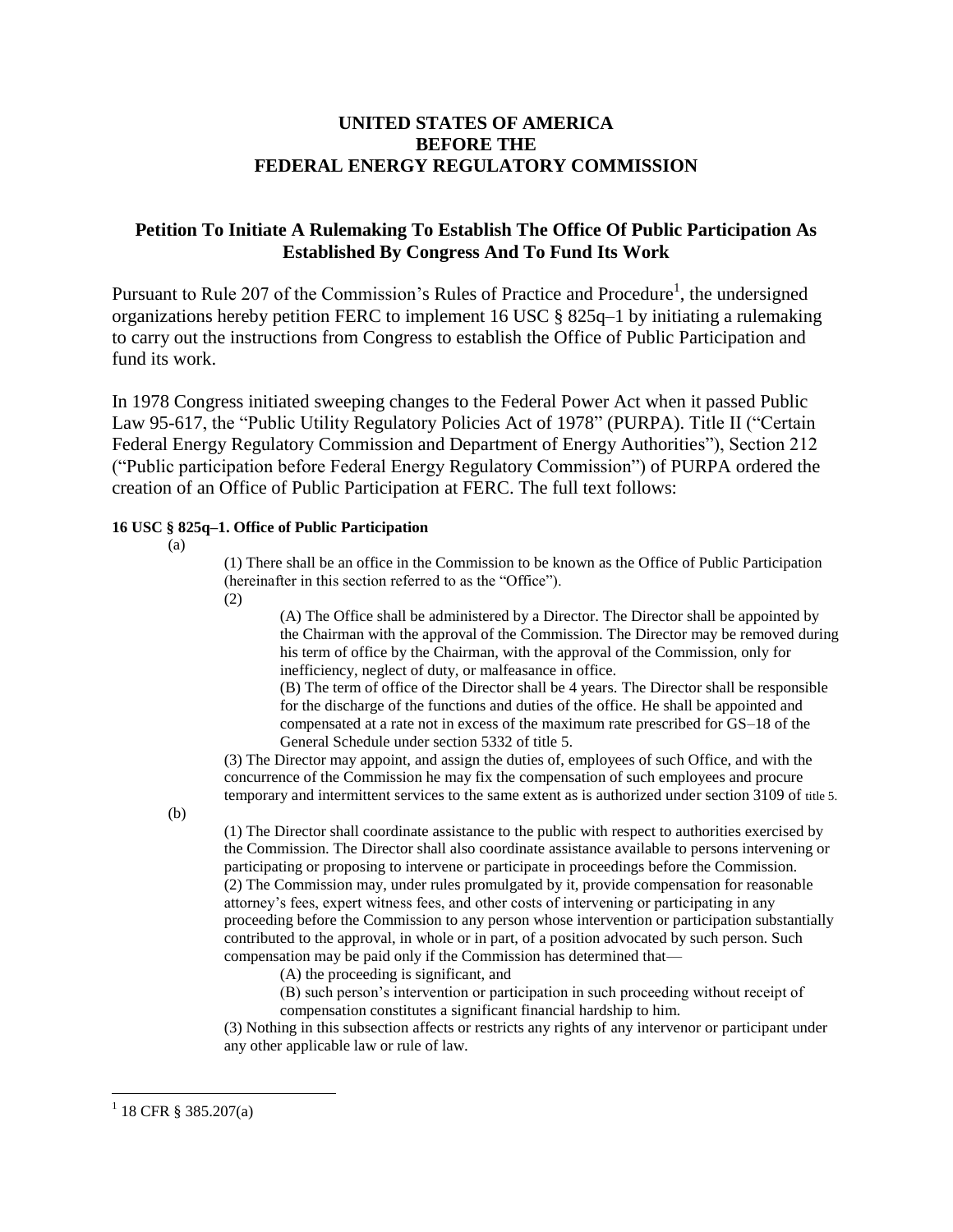(4) There are authorized to be appropriated to the Secretary of Energy to be used by the Office for purposes of compensation of persons under the provisions of this subsection not to exceed \$500,000 for the fiscal year 1978, not to exceed \$2,000,000 for the fiscal year 1979, not to exceed \$2,200,000 for the fiscal year 1980, and not to exceed \$2,400,000 for the fiscal year 1981.<sup>2</sup>

It is important to note that (b)(4)—describing Congressional appropriations—applies only to the Office's duties providing direct compensation to the public, and not for creating the Office itself: "There are authorized to be appropriated to the Secretary of Energy to be used by the Office for purposes of compensation of persons under the provisions of this subsection…" The obligation to create the office, including the function of the office to compensate the public, is not contingent on any funding at all. The provision just established the funding authorization for compensation to public intervenors under subdivision (b)(2) only for the first four years of operation, which would have required appropriations. But the creation of the office itself, including funds to compensate public intervenors, does not require the appropriation of those funds.

In 1978, FERC relied on Congressional appropriations (with the Department of Energy serving as the conduit) for all of its funding. That changed with the Omnibus Budget Reconciliation Act of 1986, when Congress dictated that FERC "collect fees and annual charges in any fiscal year in amounts equal to all of the costs incurred by the Commission in that fiscal year."<sup>3</sup> It follows that now FERC can itself finance not only the Office of Public Participation, but also compensation to intervenors or participants in proceedings.

Congress made clear how important this provision would be to allow the public to participate before FERC. Senator Howard Metzenbaum, speaking on the floor of the Senate on consideration of the conference report, specifically discussed the Office of Public Participation's authority under (b)(2) for FERC to provide compensation for reasonable fees associated with consumer groups intervening before the Commission:

*For the first time, the Congress has assured the electric consumers of this country that their voice will be heard. And Mr. President, I should point out that not only will the consumer's voice be heard, but the conference report provides that if the individual or individuals who "substantially contribute" to the ultimate determinations of the hearings may be compensated for their efforts. This is a great victory for the consumer, who will finally be able to compete on an even footing with the utility industry of this Nation. I would like to commend my colleagues on the Conference Committee for preserving this provision.<sup>4</sup>*

The U.S. House of Representatives, too, voted to approve language in the Conference Report emphasizing the intent of Section 212:

*The House bill contained a provision creating an Office of Public Counsel and provided that the Director of the Office would administer and distribute a fund to compensate certain intervenors unable to afford to participate in proceedings before the Commission. The conferees agreed to adopt this provision with some modifications and to require the Director of the Office to* 

 $2$  www.law.cornell.edu/uscode/text/16/825q-1

<sup>&</sup>lt;sup>3</sup> Pub. L. No. 99-509, Title III, Subtitle E, § 3401, "Federal Energy Regulatory Commission Fees and Annual Charges," (codified at 42 U.S.C. 7178), www.gpo.gov/fdsys/pkg/STATUTE-100/pdf/STATUTE-100-Pg1874.pdf <sup>4</sup> Congressional Record—Senate, October 9, 1978, at 34763.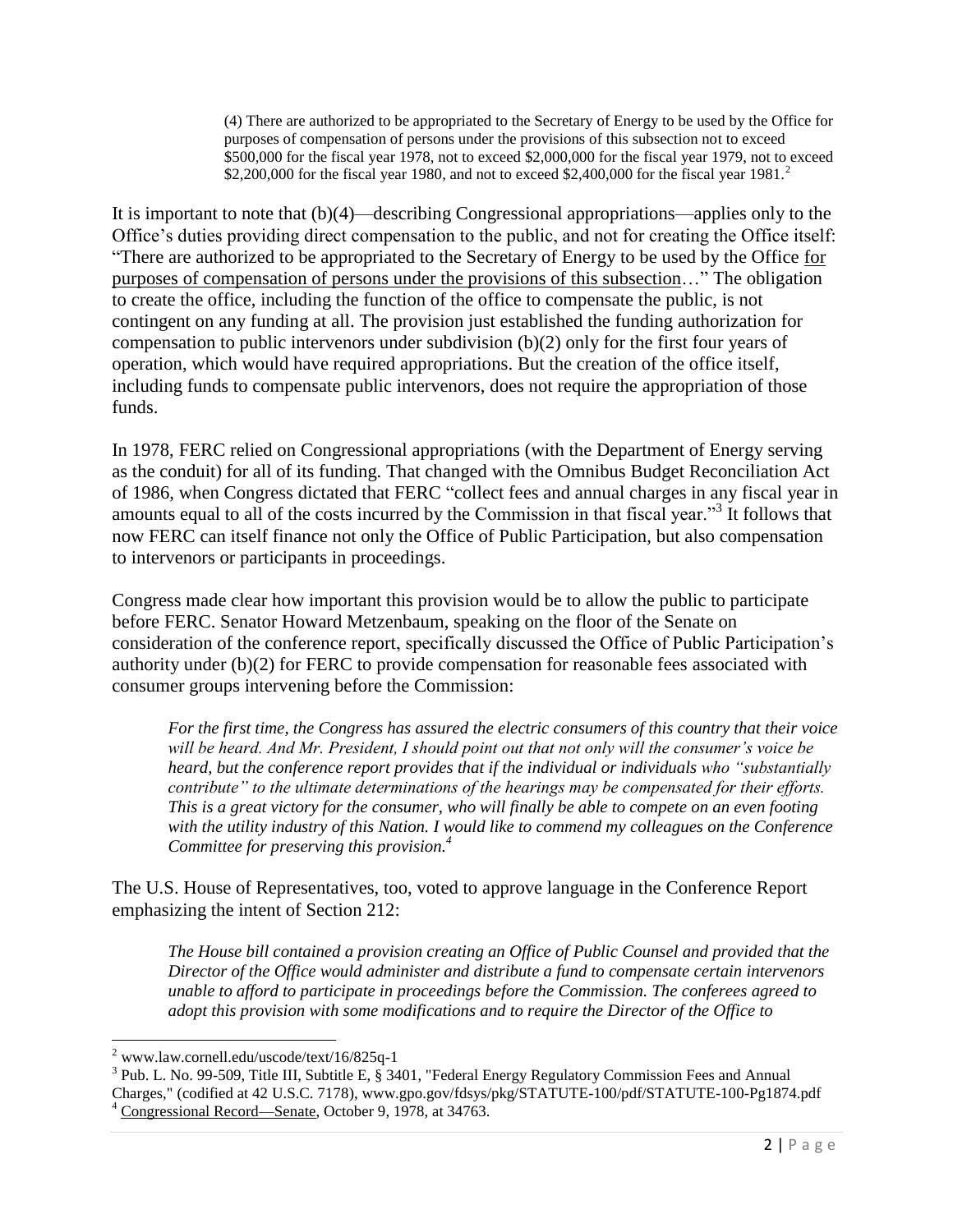*coordinate all other assistance provided by the Commission to intervenors in proceedings before the Commission*

*The creation of the Office of Public Participation, it should be emphasized, does not relieve the Commission of its obligations under other provisions of law to provide for public participation.*

*Paragraph (3) states that nothing in this section shall affect or restrict any rights of any participant in any proceeding under any other applicable law or rule of law. Payment of funds pursuant to this section does not permit the Director or the Commission to control the nature of the legal representation or manner of handling of a case in any proceeding. Payment of costs of participation are not intended to be used as a method to dictate who should represent a participant or intervenor.*

*The conferees intend that nothing in this section affects any authority the Commission may have with respect to providing assistance to the public with regard to matters before the Commission.<sup>5</sup>*

An Office of Public Participation is needed now, more than ever. As "the electric industry gradually transformed itself from one populated by mostly self-sufficient vertically integrated utilities compensated by cost-based rates, to competitive markets characterized by open transmission access, partial disaggregation of generation and transmission, and market-based rates,"<sup>6</sup> more ratemaking is decided in FERC-jurisdictional markets than in state utility regulatory commissions. But while state utility commissions often feature robust procedures and public money dedicated for household consumer representation, no equivalent exists at FERC, leaving entities representing the interests of households at a severe financial disadvantage compared to interests representing the owners of power plants, power marketers and transmission owners.

At the time of Senator Metzenbaum's floor statement, his reference to "the utility industry of this Nation" was fairly uniform: in 1978 the utility industry was largely homogenous, comprised primarily of vertically integrated utilities. Today, of course, restructured wholesale markets have dramatically transformed the structure and ownership of public utilities, with utilities sometimes controlled by financial entities utilizing multifarious corporate structures and complex trading practices, all requiring the navigation of ever-changing, complex RTO tariffs that set the rates ultimately paid by household consumers.

Indeed, FERC increasingly relies on notice and comment procedures for the purposes of ratemaking through the development of RTO tariffs, which are dominated by groups representing the interests of generators, power marketers and transmission owners. These interests have millions of dollars at their disposal to hire lawyers and consultants in an effort to influence tariff outcomes that maximize their profit-making opportunities. Public interest organizations representing the interests of household consumers do not. Such notice and comment procedures rarely result in cases set for formal, evidentiary hearings, and, as a result,

<sup>5</sup> Congressional Record—House, October 10, 1978, at 35012.

<sup>6</sup> *Enhancement of Electricity Market Surveillance and Analysis through Ongoing Electric Delivery of Data from Regional Transmission Organizations and Independent System Operators,* FERC Order No. 760, 77 FR 26674 (May 7, 2012), FERC Stats. & Regs. ¶ 31,330, at P 2 (2012).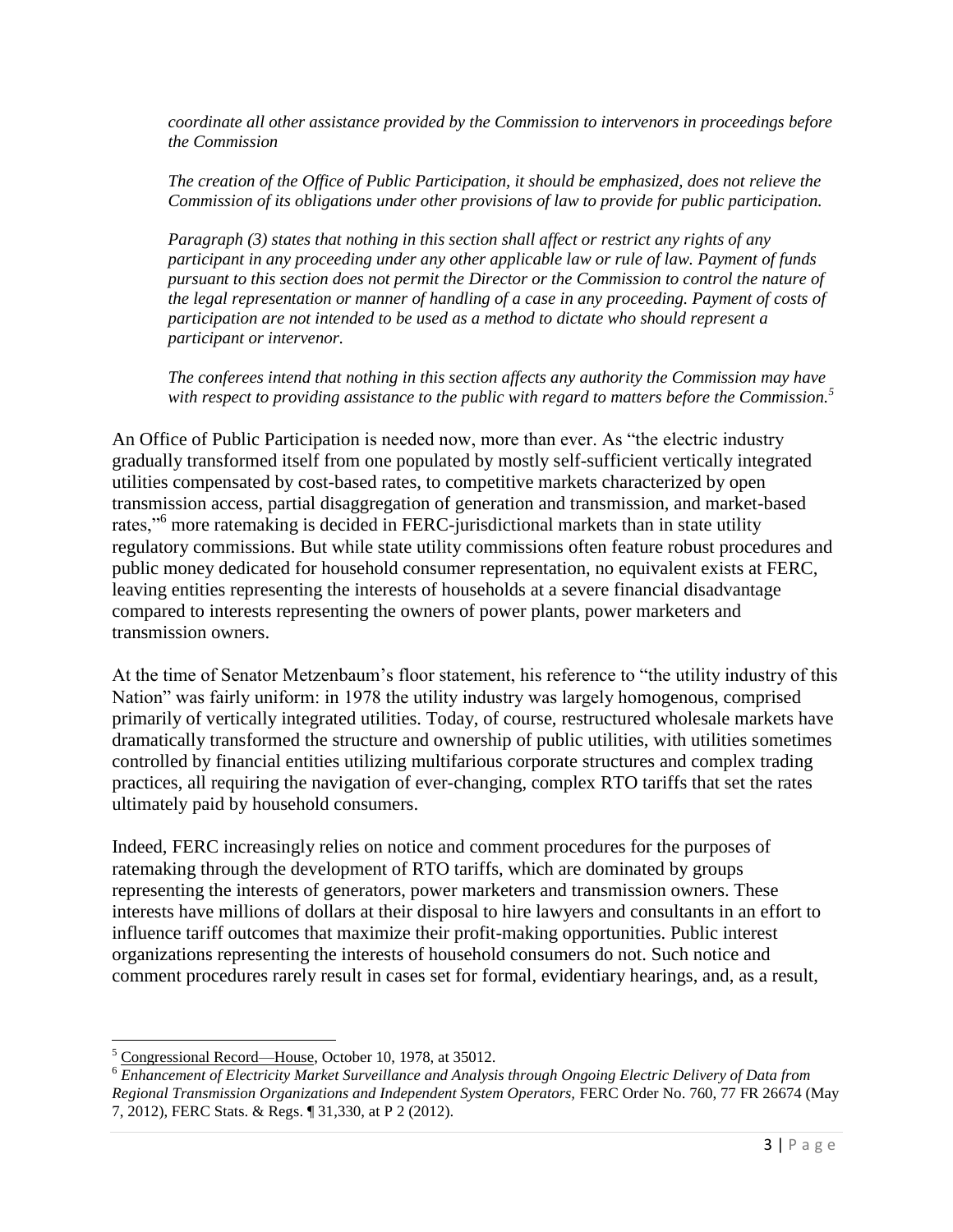the Office of Administrative Litigation, tasked with representing the public interest, plays no role in these proceedings.

Some have argued that perhaps the duties of an Office of Public Participation have been replaced by the RTO/ISO Market Monitors. This is inaccurate. RTO/ISO Market Monitors are not consumer advocates. FERC's *Policy Statement on Market Monitoring Units<sup>7</sup>* states that Market Monitors have four primary functions: recommend rule and tariff changes "that promote wholesale competition and efficient market behavior;" review and report on wholesale market performance; provide support to the RTO/ISO in market administration; and refer potential market violations to FERC staff. There is no express requirement that Market Monitors serve as advocates on behalf of household consumers, and, in fact, RTO Market Monitors often take positions at odds with those taken by household consumer advocates.

The Office of Public Participation is also needed to provide support to communities involved with FERC-jurisdictional hydro and natural gas infrastructure proposals.

While FERC-jurisdictional markets have become ever more complex, the bedrock requirement of the Federal Power Act remains stubbornly simple: "It is declared that the business of transmitting and selling electric energy for ultimate distribution to the public is affected with a public interest, and that Federal regulation of [such] matters… is necessary in the public interest."<sup>8</sup> Congress recognized, even in a far-simpler era, that an Office of Public Participation was needed to ensure the public interest was represented.

# **Conclusion**

We request the Commission implement 16 USC § 825q–1 by initiating a rulemaking to carry out the instructions from Congress to establish the Office of Public Participation and fund its work.

Filed March 7, 2016

Signed:

 $7$  www.ferc.gov/whats-new/comm-meet/052505/E-5.pdf

 $8\,$  16 USC  $\S$  824(a)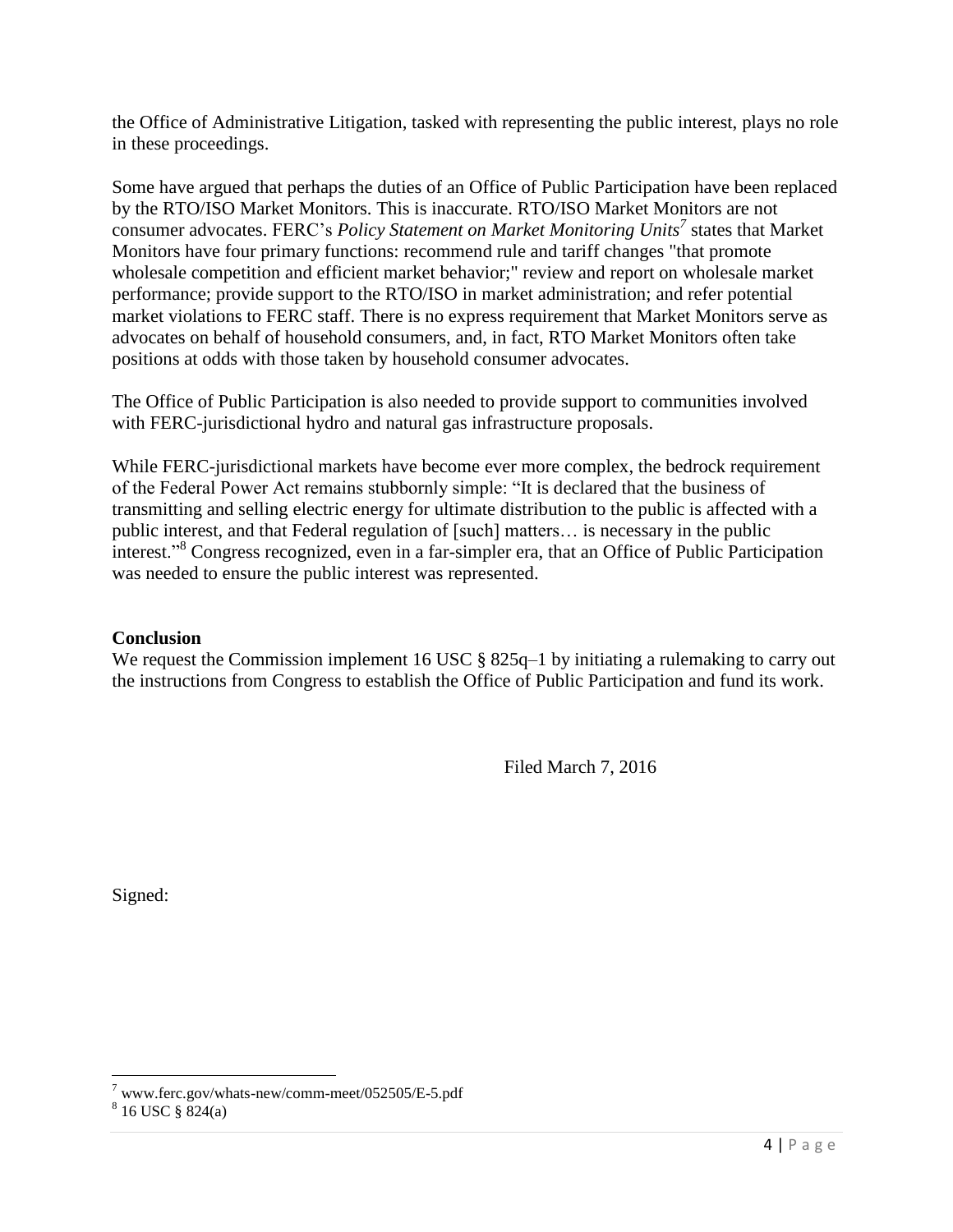Tyson Slocum, Energy Program Director Public Citizen, Inc. 215 Pennsylvania Ave SE Washington, DC 20003 (202) 454-5191 [tslocum@citizen.org](mailto:tslocum@citizen.org)

Charles Harak National Consumer Law Center, on behalf of its low-income clients. 7 Winthrop Sq. Boston, MA 02110 617 542-8010 [charak@nclc.org](mailto:charak@nclc.org)

Mark Cooper, Research Director Consumer Federation of America 1620 I Street, NW - Suite 200 Washington, DC 20006 (202) 387-6121 cfa@consumerfed.org

Shannon Baker-Branstetter, Policy Counsel Energy & Environment Consumers Union, Policy & Action from Consumer Reports 1101  $17<sup>th</sup>$  Street, NW, Suite 500 Washington, DC 20036 (202) 462-6262 [sbaker-branstetter@consumer.org](mailto:sbaker-branstetter@consumer.org)

Allison Clements, Senior Attorney Director, Sustainable FERC Project Natural Resources Defense Council 40 West  $20^{th}$  street New York, NY 10011 (212) 727-4473 aclements@nrdc.org

Michael Panfil US Climate & Energy Program Environmental Defense Fund 1875 Connecticut Ave., NW Washington, DC 20009 (202) 572 3280 [mpanfil@edf.org](mailto:mpanfil@edf.org)

Casey Roberts, Staff Attorney Sierra Club Environmental Law Program 85 Second St., 2nd Floor San Francisco, CA 94105 (415) 977-5710 casey.roberts@sierraclub.org

Sally Greenberg, Executive Director National Consumers League 1701 K Street, NW, Suite 1200 Washington, DC 20006 (202) 835-3323 [sallyg@nclnet.org](mailto:sallyg@nclnet.org)

Mike Jacobs, Senior Energy Analyst Union of Concerned Scientists 2 Brattle Square Cambridge, MA 02138-3780 (617) 301-8025 MJacobs@ucsusa.org

### **State/Regional Advocates**

Mark W. Toney, Ph.D., Executive Director TURN—The Utility Reform Network 785 Market St, Suite 1400 San Francisco, CA 94103 (415) 929-8876 mtoney@turn.org

Stephanie Chen, Energy & Telecommunications Policy Director The Greenlining Institute 1918 University Ave Berkeley CA 94704 (510) 898-0506 stephaniec@greenlining.org

Jennifer Gremmert, Deputy Director Energy Outreach Colorado 225 E  $16<sup>th</sup>$  Ave, Suite 200 Denver, CO 80203 (303) 226-5052 [jgremmert@EnergyOutreach.org](mailto:jgremmert@EnergyOutreach.org)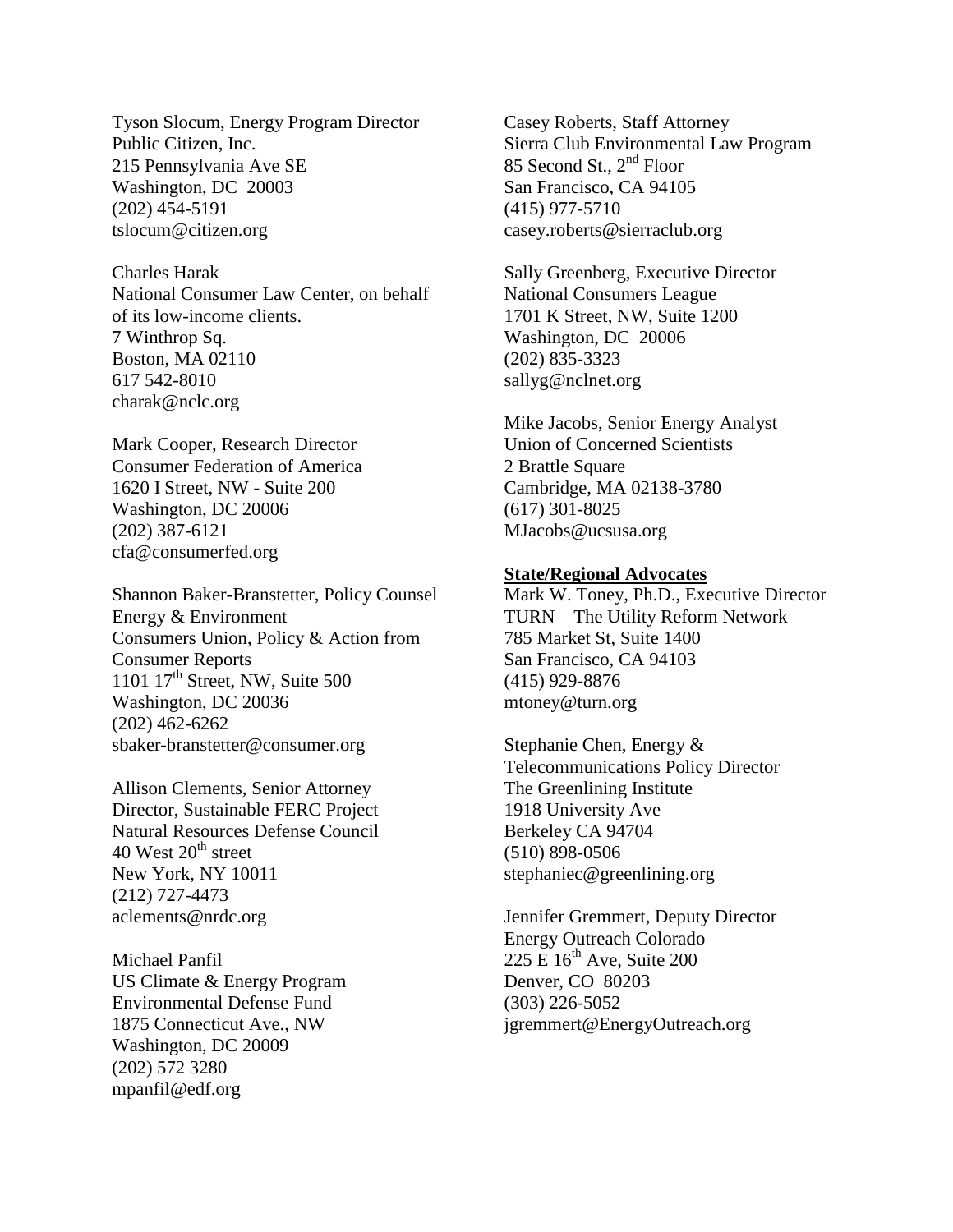Nancy Kelly, Senior Policy Advisor Western Resource Advocates 2260 Baseline Road, Suite 200 Boulder, CO 80302 (208) 234-0636 [nancy.kelly@westernresources.org](mailto:nancy.kelly@westernresources.org)

Kerwin Olson, Executive Director Citizens Action Coalition 603 E. Washington Street, Suite 502 Indianapolis, IN 46204 (317) 735-7727 kolson@citact.org

Casey DeMoss, CEO Alliance for Affordable Energy P.O. Box 751133 New Orleans, LA 70175 (504) 208-9761 [casey@all4energy.org](mailto:casey@all4energy.org)

Emily Scarr, Director Maryland PIRG 3121 St. Paul St., Ste. 26 Baltimore, MD 21218 (410) 467-9389 emily@marylandpirg.org

Elliott Jacobson Low-Income Energy Affordability Network 180 Main Street Gloucester, MA 01930 (978) 282-1000 ejacobson@actioninc.org

Allen Gleckner, Senior Policy Associate Fresh Energy 408 St. Peter Street Ste 220 St. Paul, MN 55102 (651) 726-7570 [gleckner@fresh-energy.org](mailto:gleckner@fresh-energy.org)

Mariel Nanasi, Executive Director New Energy Economy 343 East Alameda St. Santa Fe, NM 87501-2229 (505) 989-7262 mariel@seedsbeneaththesnow.com

Richard Berkley, Esq, Executive Director Public Utility Law Project of New York P.O. Box 10787 Albany, NY 12201 (917) 512-5334 rberkley@utilityproject.org

Alfred Ripley, Director of Consumer & Housing Affairs North Carolina Justice Center P.O. Box 28068 Raleigh NC 27611-8068 (919) 856-2573 al@ncjustice.org

Dave Rinebolt, Executive Director & Counsel Ohio Partners for Affordable Energy P.O. Box 1793 Findlay OH 45839-1793 (419) 425-8860 [drinebolt@ohiopartners.org](mailto:drinebolt@ohiopartners.org)

Keith Kueny, Energy Project Coordinator Community Action Partnership of Oregon 350 Mission Street SE, Suite 201 Salem, OR 97302 (503) 316-3951 [Keith@caporegon.org](mailto:Keith@caporegon.org)

Wendy Gerlitz, Policy Director NW Energy Coalition Portland, OR (503) 449-0009 wendy@nwenergy.org